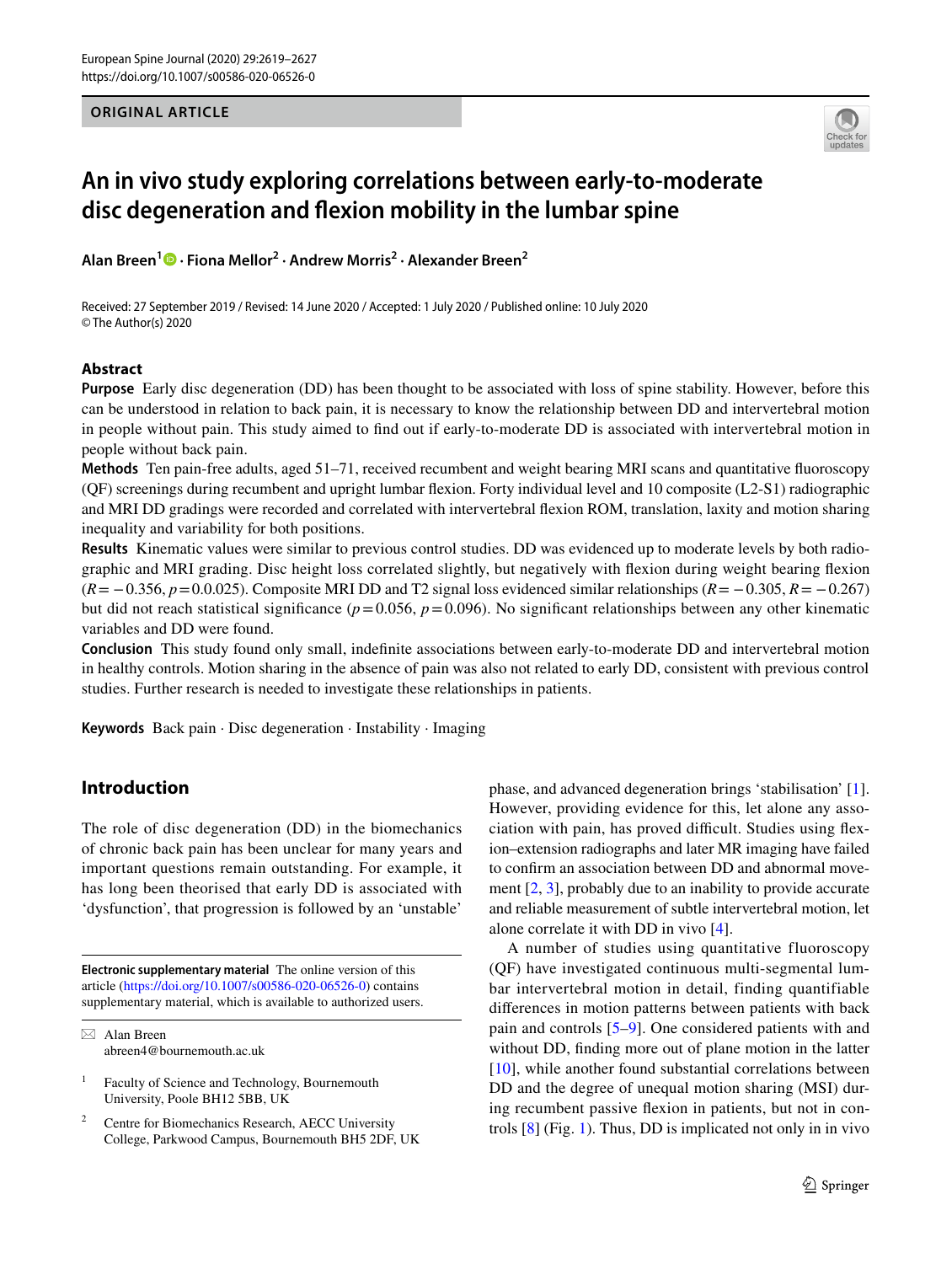<span id="page-1-0"></span>**Fig. 1** *Derivation of MSI and MSV* Example of the measure ment of continuous proportional intervertebral motion during the fexion and return motion cycle of 4 intervertebral levels. Changes in angle between adjacent vertebrae are meas ured throughout the motion cycle **a** and are converted into proportional intervertebral con tributions to the motion of the L2-S1 spine **b**. The ranges of the proportional intervertebral contributions are calculated **c**. Motion share inequality (MSI) was established as the mean of all the ranges throughout the fexion and return bend, and motion share variability (MSV) was the standard deviation of this range (from [ [8\]](#page-7-7))

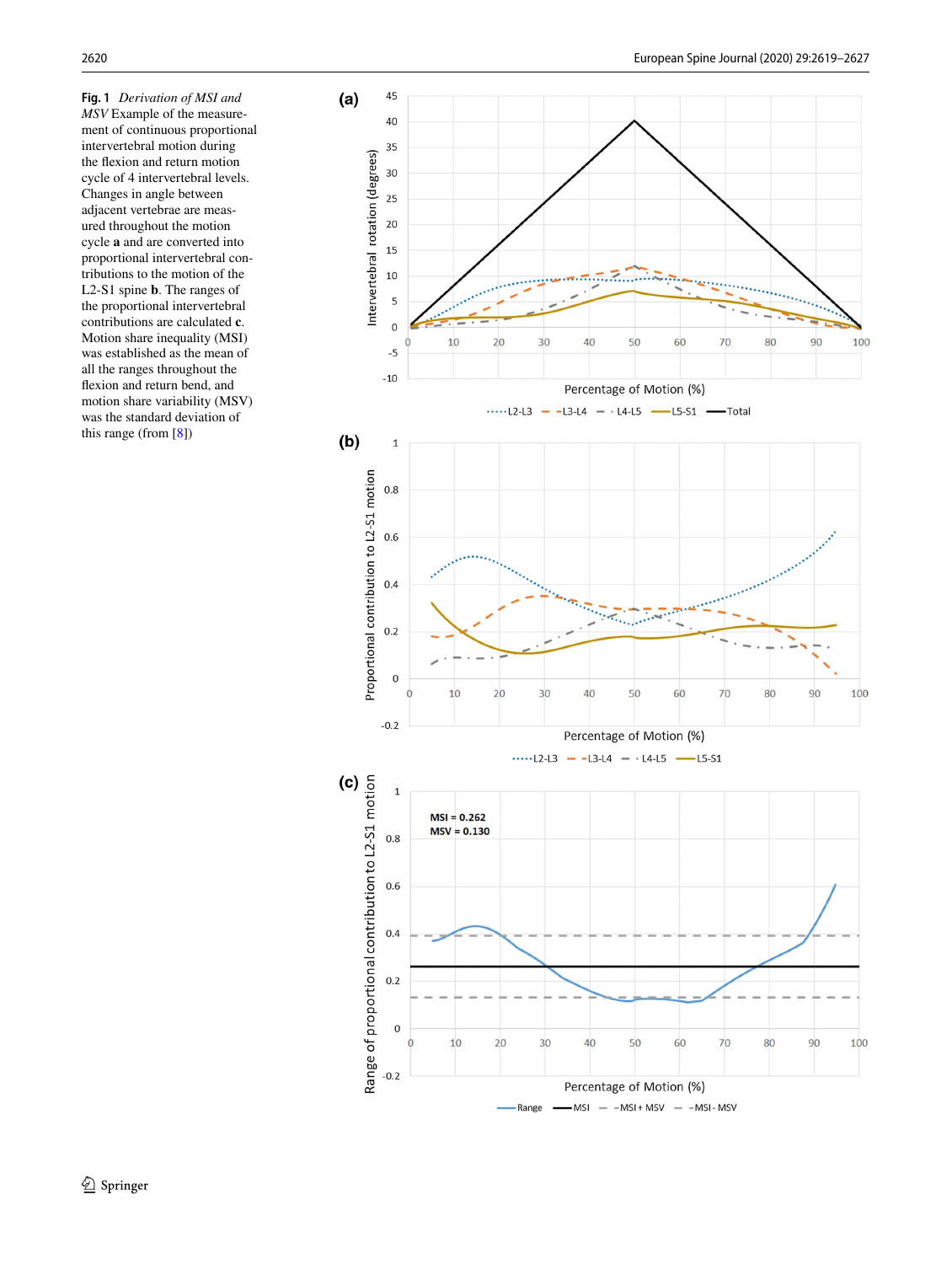interactions between levels, but also in the back pain experience. This study also compared weight bearing active fexion in patients with controls and found that the variability of motion sharing (MSV) was substantially correlated with DD in patients, but not controls [[8\]](#page-7-7) (Fig. [1\)](#page-1-0).

In a further study of CNSLBP patients and controls, individual level weight bearing MSV was found to be greater at L4-5 in patients than controls, while L5-S1 received signifcantly less and L2-3 more of the overall motion in patients [[11](#page-7-8)]. Yet another QF study included the measurement of mid-range attainment rate, (or laxity) at each level from L2-S1 and found it not to be higher in patients with CNSLBP than normative reference limits [\[9](#page-7-5)].

Given these complexities, it is difficult to understand the role of DD in CNSLBP, or to evaluate the Kirkaldy-Willis and Farfan hypothesis [[1\]](#page-7-0). To approach this in CNSLBP patients, we must frst determine the presence or absence of associations between DD and intervertebral motion in people without pain. The aims of the present study were therefore to fnd out if weight bearing or recumbent MSI and MSV, fexion ROM, translation or laxity are associated with DD in pain-free controls with early-to-moderate DD.

## **Methods**

# **Participants**

Ten healthy participants aged between 51 and 71 years with no history of disabling back pain over the previous year were recruited from a group of pain-free volunteers who were participating in an ongoing normative QF study of recumbent and weight bearing intervertebral fexion motion. Following imaging, those who were found to have at least one intervertebral level with DD of at least Grade 2 on the Kellgren and Lawrence scale were invited to also have recumbent and weight bearing MRI scans [\[12\]](#page-7-9). Participant age, sex, height and weight were recorded.

## **Imaging**

Fluoroscopic sequences were obtained using a Siemens Arcadis Avantic C-arm fuoroscope (Siemens GMBH, Germany), recording at 15fps during controlled lumbar fexion motion through 40° in the lateral decubitus position and 60° in the standing position. For recumbent screening, participants lay on a movable table whose trunk section was motorised and driven by a controller (Atlas Clinical Ltd). For standing imaging, they stood with their right side against an upright motion frame with their pelvises secured and followed a motorised arm rest which guided their fexion motion. The controllers accelerated at  $6^{\circ}$  s<sup>-2</sup> for the first second followed by a uniform  $6^{\circ}$  s<sup>-2</sup> thereafter. Following screening, the images were inspected by the authors (AB and FM) and all participants with at least one level with DD of at least Grade 2 also received supine and semi-recumbent sitting MRI scans on the same day. These were obtained using a Paramed MR Open 0.5 T scanner (Paramed ASG, Italy). Patients received supine and recumbent sitting T2 sagittal and axial scans from L2-S1 (Fast Spin Echo, Matrix  $256 \times 208$ , Slice thickness 5 mm, Gap 1 mm).

#### **Image analysis**

All images were inspected for incidental findings by a consultant radiologist (AM) who also performed the DD grading. The fuoroscopic sequences were exported to a computer workstation and analysed using manual image registration of the frst image and thereafter bespoke frame to frame tracking codes written in MATLAB (2013—The Mathworks Ltd Cambridge). Anonymised image sequences were analysed by one operator (FM) and outputted to an Excel spreadsheet in the form of frame to frame intervertebral angular rotations throughout each motion sequence. The displacements between pairs of vertebrae were calculated using Distortion Compensated Radiographic Analysis, which is based on landmarks identifed on the vertebral body 'corners' and provides measurement of translation independent of the position of the centre of rotation [[13\]](#page-7-10). Accuracy and repeatability for intervertebral rotations, translation and laxity using this method have been determined as being high [[7,](#page-7-11) [14–](#page-7-12)[16](#page-7-13)], and these, plus MSI and MSV, were obtained from the intervertebral motion outputs  $[8, 17, 18]$  $[8, 17, 18]$  $[8, 17, 18]$  $[8, 17, 18]$  $[8, 17, 18]$  $[8, 17, 18]$ .

#### **Assessment of disc degeneration**

Radiographic DD was graded 0–4 for each level by a consultant radiologist (AM) from the initial sagittal fluoroscopic image [[12](#page-7-9)]. This gave a composite measure of structural change in the form of reduced disc height, osteophytes, bone sclerosis and deformation, giving a maximum composite score of 16 for the 4 intervertebral levels  $[8, 19]$  $[8, 19]$  $[8, 19]$  $[8, 19]$ .

For MRI DD, the Jarosz Atlas scale was used, employing radiologist visual assessment of both supine and weight bearing scans (Online Appendix) [\[20\]](#page-7-17). This unpublished 6-section tool has 5 four-point semi-quantitative scales (0–3) consisting of disc height loss, T2-weighted disc signal intensity loss, disc extension into the spinal canal, endplate marrow changes and osteophytosis. There is a further scale for alignment, scored 0 or 1, giving a maximum score per level of 16, or a maximum composite score of 64 for all 4 levels from L2-S1. In addition to the overall scores, disc height loss and signal intensity loss were included as subscales in the analysis in the absence of explicit measures of these common MRI DD variables.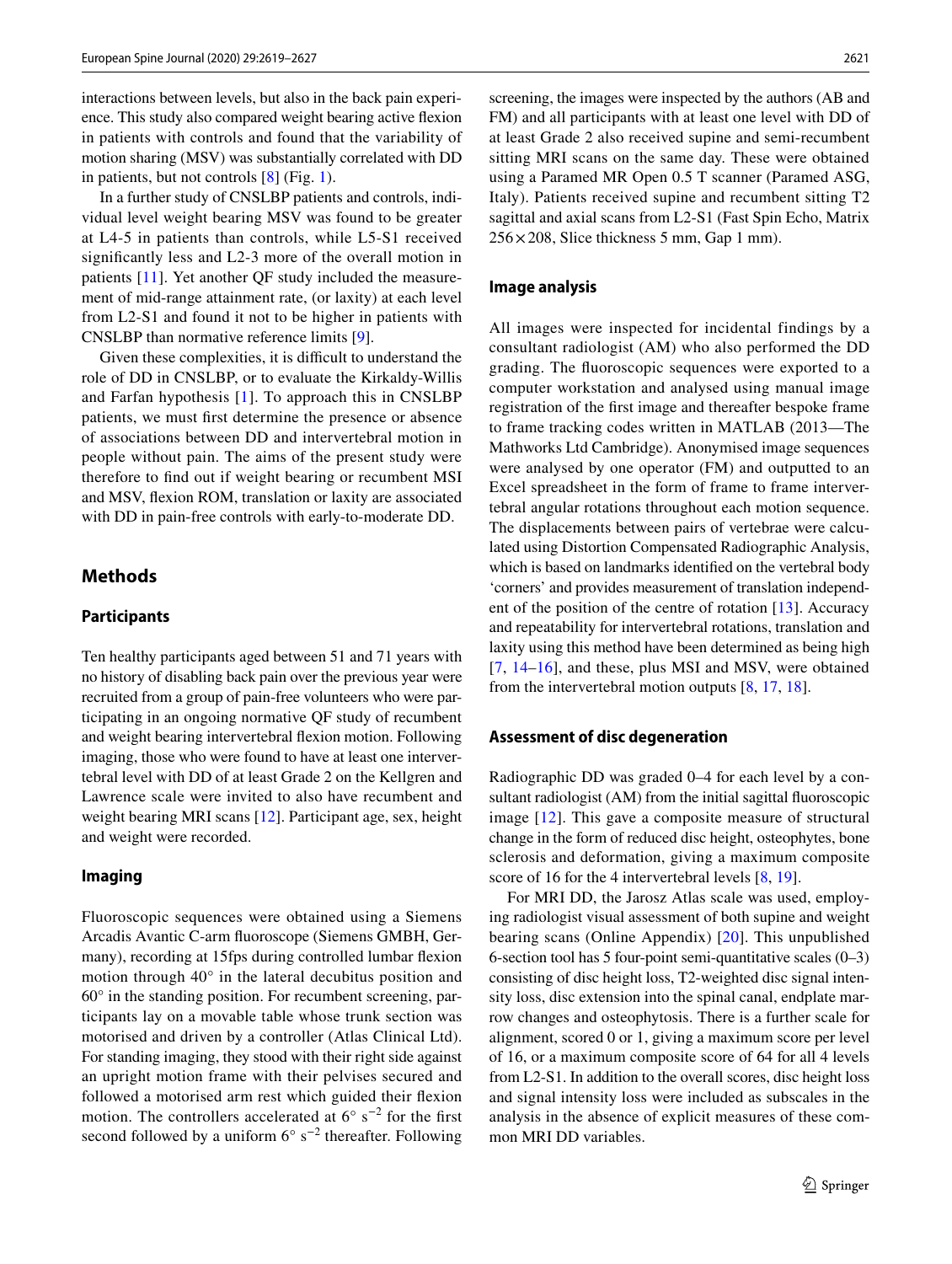# **Ethics**

All participants gave written informed consent to their involvement in the study, which received ethical approval from the UK South West 3 Research Ethics Committee (REC Reference 10/H0106/65).

#### **Statistical analysis**

Descriptive analysis was performed for all variables, including their values during weight bearing and recumbent imaging. Following inspection for normality (Shapiro–Wilk test), the mean and maximum fexion ROM, translation, laxity MSI and MSV scores were calculated for both recumbent and weight bearing lumbar fexion and the results compared with each other (2-tailed Wilcoxon test with 5% significance) and with an existing normative dataset [\[21\]](#page-7-18). Weight bearing and recumbent radiographic and MRI DD scores were also compared.

Nonparametric bivariate correlations (Spearman rank correlation) were calculated for both recumbent and weight bearing fexion ROM, translation and laxity against their respective segmental DD gradings. Finally, MSI and MSV in both orientations were correlated against their composite DD scores for all participants. To interpret the relevance of the correlations obtained, an ' $R$ ' score of  $> 0.80$  was considered 'excellent,>60–0.80 'substantial, 0.40–0.60 'moderate' and  $< 0.40$  'slight' [[22\]](#page-7-19). All data were analysed using Stats Direct statistical software (V2.07.0008, Birkenhead).

# **Results**

Complete data were obtained for all participants, whose personal characteristics and kinematic and DD scores are shown in Table [1](#page-3-0). The population was mainly female, average age 61, with normal BMI. The 5 kinematic variables showed similar average scores to a previous normative data-base study [\[21](#page-7-18)], and flexion ROM and MSV gave significantly larger scores on weight bearing than on recumbent QF recordings ( $p < 0.01$ ). Participants received a mean (SD) equivalent radiation dose of 0.399 mSv (0.149) from fuoroscopy, which is 0.901 mSv less than a standard radiographic investigation of the lumbar spine.

<span id="page-3-0"></span>**Table 1** Summary of participant data  $(n=10)$ 

|           | Age                                                   | Sex         | <b>BMI</b>     |
|-----------|-------------------------------------------------------|-------------|----------------|
|           | 58                                                    | M           | 26.8           |
|           | 70                                                    | M           | 26.4           |
|           | 64                                                    | $\mathbf F$ | 24.3           |
|           | 56                                                    | F           | 27.5           |
|           | 52                                                    | F           | 21.3           |
|           | 66                                                    | F           | 26.3           |
|           | 52                                                    | F           | 22.0           |
|           | 65                                                    | F           | 25.7           |
|           | 69                                                    | F           | 23.9           |
|           | 51                                                    | $\mathbf F$ | 16.9           |
| Mean      | 61                                                    | 2 M 8F      | 24             |
| <b>SD</b> | 6.9                                                   |             | 3.1            |
|           | Kinematic scores. significance, median (max) $n = 40$ |             |                |
|           | Recumbent                                             |             | Weight bearing |
|           |                                                       |             |                |

| Flexion IV-RoM (degrees) $p < 0.01$                                    | 4.3(11.60) | 10.0(17.7) |  |
|------------------------------------------------------------------------|------------|------------|--|
| Translation (mm) $p = 0.34$                                            | 1.89(3.90) | 1.52(5.34) |  |
| Laxity $p = 0.435$                                                     | 0.14(0.37) | 0.12(0.41) |  |
| MSI $p = 0.20$                                                         | 0.25(0.56) | 0.34(0.63) |  |
| $MSV p = 0.01$                                                         | 0.08(0.15) | 0.15(0.28) |  |
| Composite disc degeneration grade, significance, median (max) $n = 10$ |            |            |  |
| Radiographic (/16) (NS)                                                | 1.9(4)     | 2.0(4)     |  |
| MRI (/64) $(p=0.04)$                                                   | 5.0(21)    | 9.5(21)    |  |
| MRI disc height loss (/12) ( $p = 0.03$ )                              | 2.5(7)     | 3.4(7)     |  |
| MRI T2 signal loss $(12)$ (NS)                                         | 3.6(7)     | 3.7(6)     |  |
|                                                                        |            |            |  |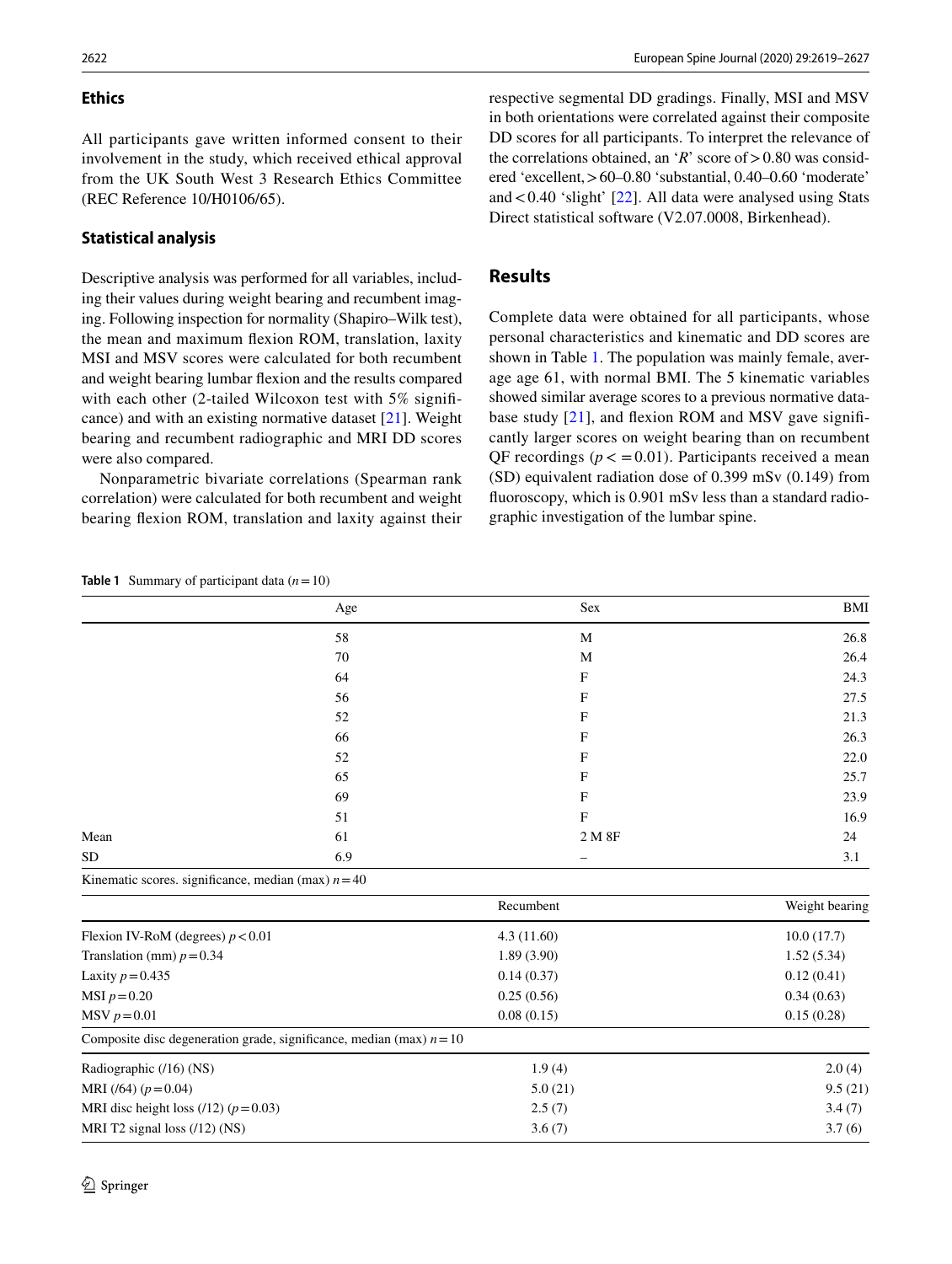DD always scored higher when assessed from weight bearing examinations, but this only reached statistical significance for composite MRI and disc height loss ( $p < 0.04$ ). However, DD was generally at the lower end of the DD ranges registering between 25 and 58% of their maximum possible scores on weight bearing assessment (lowest, radiographic DD 25%, highest, weight bearing disc height loss 58%), indicating that this population represented early-tomoderate DD. In order to optimise the range of relationships between kinematics and DD, all correlations reported here were taken using weight bearing DD assessments (Table [2](#page-4-0)).

There were no signifcant correlations between upright or recumbent MSI or MSV and any kind of DD, although a substantial negative correlation between recumbent MSI and radiographic DD approached significance  $(R = -0.610)$ ,  $p = 0.06$ ) (Table [3](#page-4-1)). Overall, this is consistent with previous studies in pain-free controls [\[8](#page-7-7), [9](#page-7-5)].

There were slight negative linear correlations between disc height loss and flexion ROM ( $R = -0.356$ ,  $p = 0.025$ ) and between MRI DD and flexion ROM  $(R = -0.305)$ ,  $p=0.056$ ), with assessments of both motion and DD performed weight bearing. (Fig. [2a](#page-5-0), b). However, the latter did not quite reach signifcance. Scatterplots of all correlations between weight bearing DD assessments and both recumbent and weight bearing kinematic variables are shown in the Supplementary Material).

without back pain and with early-to-moderate DD. No correlations were found with translation or laxity or with any kinematic variable during passive recumbent motion. This fnding is, if anything, the reverse of the relationship proposed by Kirkaldy-Willis and Farfan [[1](#page-7-0)]. Weight bearing MRI scans returned a signifcantly greater loss of disc height than recumbent ones, which is consistent with a previous study that found that positional changes tend to be more frequent on weight bearing MRI scans [[23](#page-7-20)]. However, a similar weak negative correlation was also found between fexion ROM and disc height loss on the recumbent MRI scans  $(R = -0.350, p = 0.027)$ .

No other signifcant associations were found between DD and intervertebral motion values, which were comparable to other normative studies [[21\]](#page-7-18). This suggests, (but does not prove) that it may have been the motion abnormalities in the symptomatic patient studies, rather than the degenerative changes, that were the main drivers of nociceptive pain [\[8](#page-7-7)]. A review of post-fusion adjacent segment kinematic studies, where DD was implicated, concluded that there appears to be no overall kinematic changes at the rostral or caudal levels adjacent to a fusion [\[24](#page-7-21)]. Furthermore, although the levels of DD recorded in this study have been associated with the 'dysfunctional', or at most, 'unstable' phase of DD, the fexion ROMs found here were similar to other studies of pain-free participants [\[21](#page-7-18)].

However, cadaveric studies have found associations between neutral zone (NZ) length and radiographic DD [[25\]](#page-7-22), although these have also given contradictory results, where one found radiographic and MRI DD to be associated with decreased flexion ROM [\[26](#page-7-23)], while another found small increases in the NZ with MRI, but not with radiographic DD [\[27\]](#page-7-24).

# **Discussion**

This study found a slight negative correlation between disc height reduction on MRI and fexion ROM only, as assessed during weight bearing lumbar fexion in healthy controls

<span id="page-4-0"></span>**Table 2** Weight bearing composite disc degeneration scores

| Scoring system                  | Mean | Max | Max possible | Max as propor-         |
|---------------------------------|------|-----|--------------|------------------------|
|                                 |      |     |              | tion of upper<br>limit |
| Composite Kellgren and Lawrence | 1.9  | 4   | 16           | 0.25                   |
| Composite Jarosz                | 10.2 | 21  | 64           | 0.33                   |
| Jarosz (disc height loss)       | 3.4  |     | 12           | 0.58                   |
| Jarosz $(T2$ signal loss)       | 3.7  | 6   | 12           | 0.50                   |

<span id="page-4-1"></span>**Table 3** Correlations\* (*p*) between motion sharing MSI/ MSV and weight bearing DD

|                      | Recumbent      |                | Weight bearing |                |
|----------------------|----------------|----------------|----------------|----------------|
|                      | MSI            | MSV            | <b>MSI</b>     | MSV            |
| Radiographic DD      | $-0.610(0.06)$ | 0.114(0.73)    | 0.165(0.66)    | 0.324(0.37)    |
| MRI DD               | $-0.241(0.47)$ | $-0.148(0.66)$ | $-0.272(0.43)$ | 0.228(0.54)    |
| MRI disc height loss | $-0.317(0.35)$ | $-0.305(0.37)$ | $-0.311(0.37)$ | 0.274(0.45)    |
| MRI T2 signal loss   | 0.310(0.95)    | $-0.214(0.54)$ | $-0.302(0.37)$ | $-0.076(0.86)$ |

\*Spearman rank correlation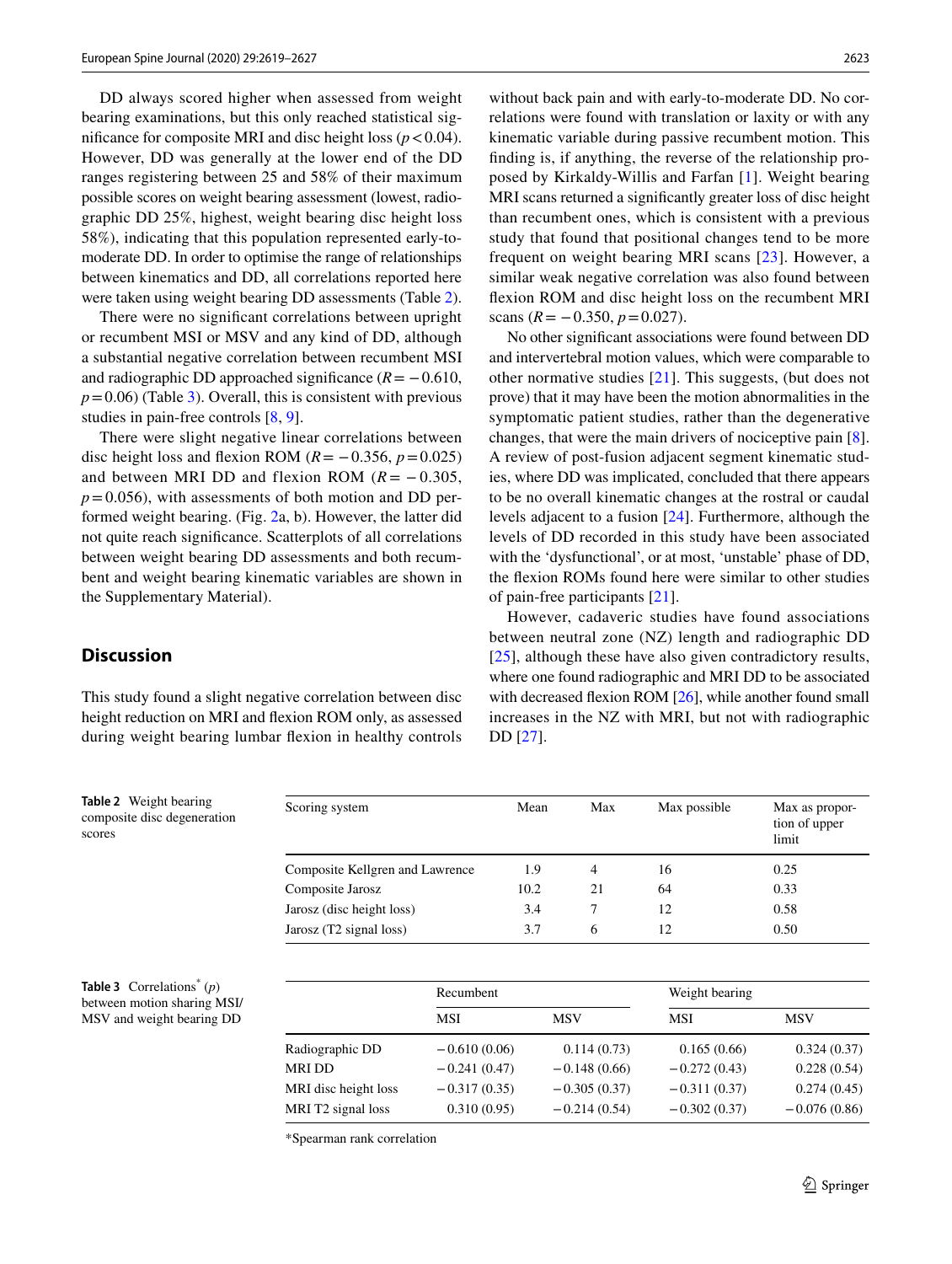<span id="page-5-0"></span>**Fig. 2** Scatter plots showing correlations between ROM and radiologist weight bearing MRI assessments of **a** disc height loss and **b** overall disc degen-eration (/16) [\[20\]](#page-7-17)



There are inaccuracies inherent in radiographic studies of intervertebral motion in vivo which can be largely overcome by radiostereometric analysis (RSA). However, the invasiveness of this method makes it unsuitable for use in asymptomatic controls, as well as largely inaccessible for patients with chronic, nonspecifc low back pain (CNSLBP) [\[28\]](#page-7-25). Nevertheless, one RSA study of 18 patients with back pain being considered for lumbar fusion did not detect an 'instability' phase in early DD [\[29](#page-7-26)].

The natural successor to the present biomechanical study would be a cross-sectional clinical study along the same lines. A previous study that compared patients with treatment-resistant back pain to controls (but did not assess DD) also found the composite value of MSI to be higher in patients than controls [\[9](#page-7-5)]. However, laxity, translation and fexion ROM were not greater in patients. Therefore, a repeat of the present study with a larger population and a DD assessment similar to the present one (i.e. using recumbent and weight bearing QF and MRI) could tell us whether the MSI marker is linked to DD in vivo.

If similar results are found at individual levels in CNLBP patients, (i.e. little or no association between DD and IV motion), it will be evidence of an absence of direct DD involvement in the pain process, consistent with the fndings of Axelsson and Karlsson [\[29](#page-7-26)]. However, if DD is again associated with increased MSI in recumbent examinations and is also associated with individual level weight bearing intervertebral fexion motion sharing changes as recently found in patients, this would provide evidence that the disc is not usually the nociceptive source  $[8, 9]$  $[8, 9]$  $[8, 9]$  $[8, 9]$ . The task then would be to add the assessment of other known pain generators (e.g. muscle hypoxia, loading stresses, fatigability) to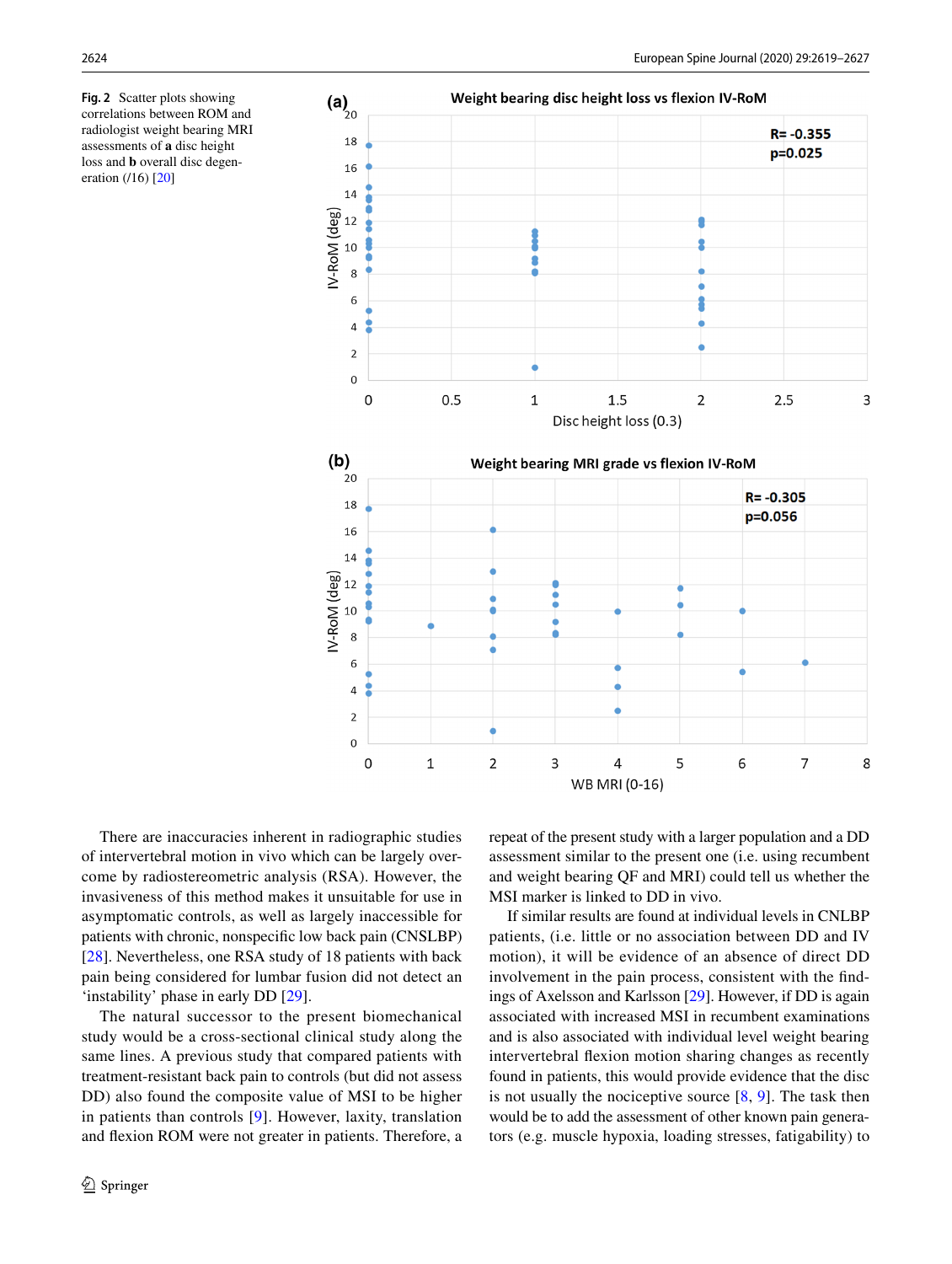such investigations to determine the prevalence of these as nociceptive stimuli.

If we consider the relevance of the destabilisation–resta-bilisation theory [[1](#page-7-0)] in respect of patients, it is not unexpected that there would be little relationship between intervertebral motion and DD in healthy controls, as this is consistent with the lack of correlation with radiographic DD found in other studies and its contrast with the strong correlations  $(R=0.70$  and 0.85) with MSI and MSV found in patients with CNSLBP [[8\]](#page-7-7). What is yet to be determined is whether MSI and/or MSV are related to the MRI DD factors in patients and whether fexion ROM, translation or laxity is involved. One possible correlation with the kinematic variables presented here is disc shear stifness, which is becoming assessable in vivo by MR elastography [\[30](#page-7-27)]. Other forms of imaging, such as difusion weighted MRI, could also be explored as it may allow more complex associations with kinematics to be assessed in patients [[31\]](#page-7-28). However, continuous in vivo dynamic motion assessments will be required as opposed to plain radiographs or kMRI, which only records categorical motion data from quasi-static measurements [[32,](#page-7-29) [33](#page-7-30)].

Also to be considered is the siting, as well as the severity of degenerated discs when attempting to explore associations between DD, intervertebral motion and CNSLBP. Recent QF research comparing CNSLBP patients to control in terms of individual level motion sharing throughout upright fexion suggests that in patients, L5-S1 receives less and L2-3 more of the motion [[11\]](#page-7-8). Given the apparent importance of motion sharing in symptoms, and in the light of the present study, it would be useful to investigate the infuence of DD graded using upright MRI, on these motion distributions and their relationships to disability. This may help to explain the fndings of Cheung et al. [\[34\]](#page-7-31) who reported that pain and disability were greater in patients with 'continuous level DD' than 'skipped level DD'. This has been further pursued by von Forrell et al. [\[35\]](#page-7-32) using FE modelling and fnding higher intervertebral stresses to be associated with continuous level DD compared with skipped level DD. Prospective studies of kinematics and stresses are becoming accessible using QF motion analysis along with FE models based on 3-D MRI scans which could include muscle demands [\[36](#page-7-33)]. Future studies of patients might therefore consider the distribution of degenerate discs along with their grades, kinematics and loading stresses in relation to such muscle demands and disability.

## **Limitations**

The present study was limited by small participant numbers  $(n=10)$ , which reduced the power to find significant correlations between MSI, MSV and composite DD. However, the number of individual intervertebral level DD measures and kinematic markers was 40 and should have revealed true correlations if not afected by level-specifc diferences in DD. Indeed, a biomechanical study by Roussouly and Pinheiro-Franco proposed that there are level-specifc patterns in DD [[37\]](#page-8-0). However, a later study by Torrie et al. [\[38](#page-8-1)] found that lumbar spinal subtype, based on morphology, was not statistically signifcantly correlated with DD. For the composite measures of MSI, MSV and composite radiographic disc degeneration however, a larger sample will be necessary to investigate signifcant relationships.

This study was also confned to nonparametric linear regression analysis, by virtue of the categorical nature of the DD gradings, while the kinematic data were interval in nature. This prevented the detection of any nonlinear associations throughout the spectrum of DD severity. More advanced methods for imaging the disc quantitatively and objectively could remove these problems.

# **Conclusion**

In an older pain-free population with early-to-moderate DD, this study found only small, indefnite associations with intervertebral mobility. Furthermore, only small and negative correlations were found between weight bearing fexion ROM and disc height loss, which is not consistent with the Kirkaldy-Willis and Farfan hypothesis [[1\]](#page-7-0). No signifcant correlations were found between any other measure of DD and fexion ROM, translation, laxity, MSI or MSV. These relationships may be diferent in patients with CNSLBP.

**Acknowledgements** This study received funding from The Radiological Research Trust and Paramed ASG. The MRI Disc Degeneration Atlas was reproduced by kind permission of Frances MK Williams PhD FRCP(E), Professor of Genomic Epidemiology, Hon Consultant Rheumatologist GSTT and Campus Dean St Thomas' Dept Twin Research, St Thomas' Hospital London SE1 7EH.

**Open Access** This article is licensed under a Creative Commons Attribution 4.0 International License, which permits use, sharing, adaptation, distribution and reproduction in any medium or format, as long as you give appropriate credit to the original author(s) and the source, provide a link to the Creative Commons licence, and indicate if changes were made. The images or other third party material in this article are included in the article's Creative Commons licence, unless indicated otherwise in a credit line to the material. If material is not included in the article's Creative Commons licence and your intended use is not permitted by statutory regulation or exceeds the permitted use, you will need to obtain permission directly from the copyright holder. To view a copy of this licence, visit<http://creativecommons.org/licenses/by/4.0/>.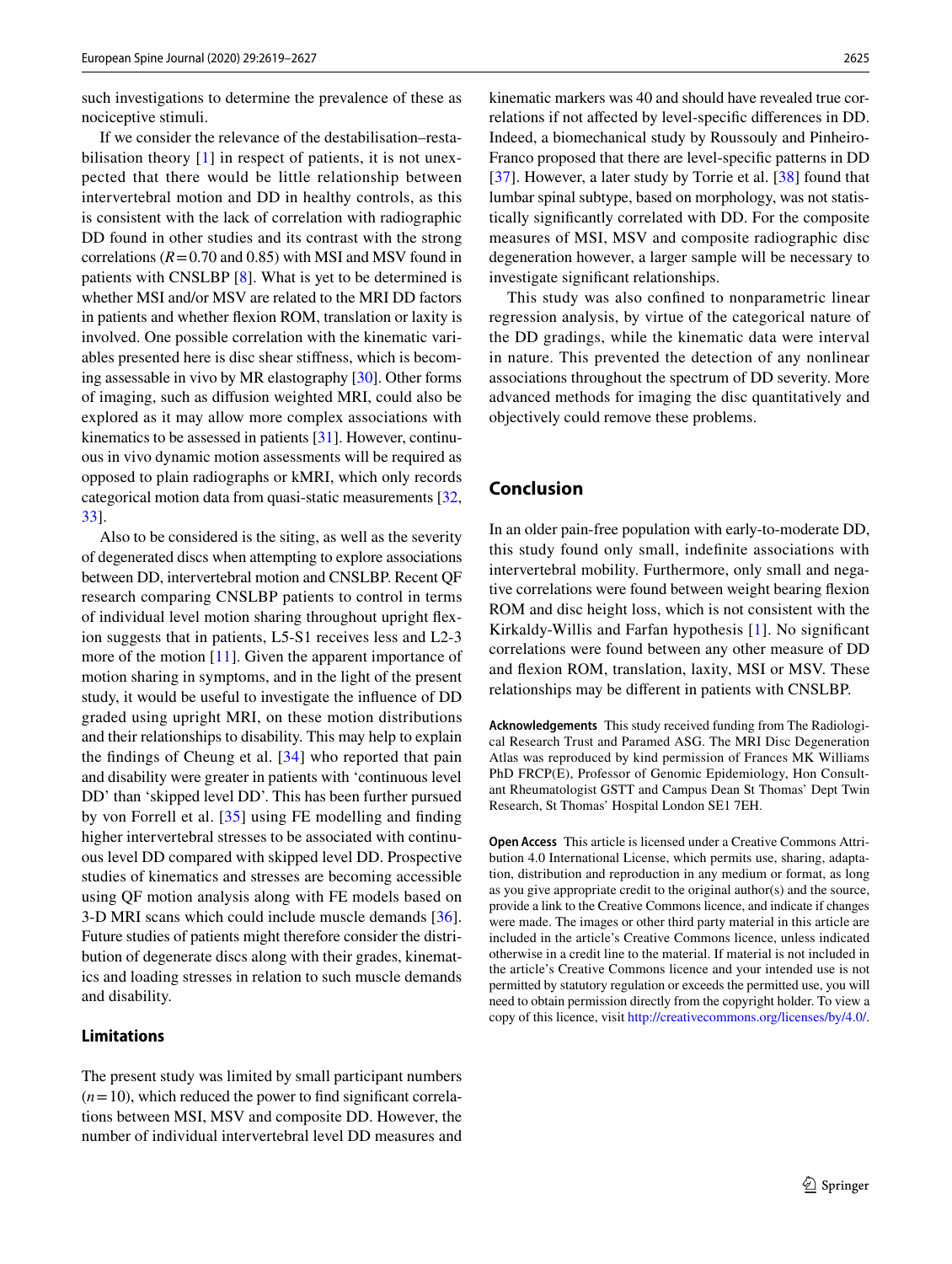### **References**

- <span id="page-7-0"></span>1. Kirkaldy-Willis WH, Farfan HF (1982) Instability of the lumbar spine. Clin Orthop Relat Res 165:110–123
- <span id="page-7-1"></span>2. Paajanen H, Erkintalo M, Dahlstrom S, Kuusela T, Svedstrom E, Kormano M (1989) Disc degeneration and lumbar instability. Acta Orthop Scand 60:375–378
- <span id="page-7-2"></span>3. Murata M, Morio Y, Kuranobu K (1994) Lumbar disc degeneration and segmental instability: a comparison of magnetic resonance images and plain radiographs of patients with low back pain. Arch Orthop Trauma Surg 113:297–301
- <span id="page-7-3"></span>4. Penning L, Wilmink JT, Van Woerden HH (1984) Inability to prove instability: a critical appraisal of clinical-radiological fexion-extension studies in lumbar disc degeneration. Diagn Imaging Clin Med 53:186–192
- <span id="page-7-4"></span>5. Ahmadi A, Marouf N, Behtash H, Zekavat H, Parnianour M (2009) Kinematic analysis of dynamic lumbar motion in patients with lumbar segmental instability using digital videofuoroscopy. Eur Spine J 18:1677–1685
- 6. Cheng B, Castellvi AE, Davis RJ, Lee DC, Lorio MP, Prosko RE, Wade C (2016) Variability in fexion extension radiographs of the lumbar spine: a comparison of uncontrolled and controlled bending. Int J Spine Surg. <https://doi.org/10.14444/3020>
- <span id="page-7-11"></span>7. Mellor FE, Thomas P, Thompson P, Breen AC (2014) Proportional lumbar spine inter-vertebral motion patterns: a comparison of patients with chronic non-specifc low back pain and healthy controls. Eur Spine J 23:2059–2067. [https://doi.org/10.1007/](https://doi.org/10.1007/s00586-014-3273-3) [s00586-014-3273-3](https://doi.org/10.1007/s00586-014-3273-3)
- <span id="page-7-7"></span>8. Breen A, Breen A (2018) Uneven intervertebral motion sharing is related to disc degeneration and is greater in patients with chronic, non-specifc low back pain: an in vivo, cross-sectional cohort comparison of intervertebral dynamics using quantitative fuoroscopy. Eur Spine J 27:145–153. [https://doi.org/10.1007/](https://doi.org/10.1007/s00586-017-5155-y) [s00586-017-5155-y](https://doi.org/10.1007/s00586-017-5155-y)
- <span id="page-7-5"></span>9. Breen A, Mellor F, Breen A (2018) Aberrant intervertebral motion in patients with treatment-resistant nonspecifc low back pain: a retrospective cohort study and control comparison. Eur Spine J 27:2831–2839. <https://doi.org/10.1007/s00586-018-5666-1>
- <span id="page-7-6"></span>10. Cheng JS, Carr CB, Wong C, Sharma A, Mahfouz MR, Komistek RD (2013) Altered spinal motion in low back pain associated with lumbar strain and spondylosis. Evid Based Spine Care 4:6–12
- <span id="page-7-8"></span>11. Breen A, Breen AC (2020) Dynamic interactions between lumbar intervertebral motion segments during forward bending and return. J Biomech. [https://doi.org/10.1016/j.jbiomech.2020.10960](https://doi.org/10.1016/j.jbiomech.2020.109603) [3](https://doi.org/10.1016/j.jbiomech.2020.109603)
- <span id="page-7-9"></span>12. Kellgren JH, Lawrence JS (1958) Osteo-arthrosis and disc degeneration in an urban population. Ann Rheum Dis 17:388–397
- <span id="page-7-10"></span>13. Frobin F, Brinckmann P, Lievseth G, Biggemann M, Reikeras O (1996) Precision measurement of segmental motion from fexion-extension radiographs of the lumbar spine. Clin Biomech 11:457–465
- <span id="page-7-12"></span>14. Breen A, Muggleton J, Mellor F (2006) An objective spinal motion imaging assessment (OSMIA): reliability, accuracy and exposure data. BMC Musculoskelet Disord 7:1–10
- 15. du Rose A, Breen A (2016) Relationships between lumbar intervertebral motion and lordosis in healthy adult males: a cross sectional cohort study. BMC Musculoskelet Disord 17(1):121
- <span id="page-7-13"></span>16. Breen A, Breen A (2016) Accuracy and repeatability of quantitative fuoroscopy for the measurement of sagittal plane translation and instantaneous axis of rotation in the lumbar spine. Med Eng Phys 38:607–614
- <span id="page-7-14"></span>17. Breen AC, Dupac M, Osborne N (2015) Attainment rate as a surrogate indicator of the intervertebral neutral zone length in lateral bending: An in vitro proof of concept study. Chiropr Man Ther 23:28. <https://doi.org/10.1186/s12998-015-0073-8>
- <span id="page-7-15"></span>18. Breen A, Claerbout E, Hemming R, Ayer R, Breen A (2019) Comparison of intra subject repeatability of quantitative fuoroscopy and static radiography in the measurement of lumbar intervertebral fexion translation. Sci Rep 9:19253. [https://doi.org/10.1038/](https://doi.org/10.1038/s41598-019-55905-1) [s41598-019-55905-1](https://doi.org/10.1038/s41598-019-55905-1)
- <span id="page-7-16"></span>19. Meetings of interest for spine physicians and surgeons (1986) SO—Spine 11(6):656–657
- <span id="page-7-17"></span>20. Jarosz JB, Pemberton J, Sambrook PN, Spector TD (1997) An atlas for scoring cervical and lumbar disc degeneration
- <span id="page-7-18"></span>21. Breen A, Hemming R, Mellor F, Breen A (2019) Intrasubject repeatability of in vivo intervertebral motion parameters using quantitative fuoroscopy. Eur Spine J 28:450–460. [https://doi.](https://doi.org/10.1007/s00586-018-5849-9) [org/10.1007/s00586-018-5849-9](https://doi.org/10.1007/s00586-018-5849-9)
- <span id="page-7-19"></span>22. Landis JR, Koch GG (1977) The measurement of observer agreement for categorical data. Biometrics 33:159–174
- <span id="page-7-20"></span>23. Jones M, Morris A, Pope A, Ayer R, Breen A (2016) Findings in back pain patients referred for upright MRI. Bone Joint J 98:23
- <span id="page-7-21"></span>24. Malakoutian M, Volkheimer D, Street J, Dvorak MF, Wilke HJ, Oxland TR (2015) Do in vivo kinematic studies provide insight into adjacent segment degeneration? A qualitative systematic literature review. Eur Spine J 24:1865–1881
- <span id="page-7-22"></span>25. Mimura M, Panjabi MM, Oxland TR, Crisco JJ, Yamamoto I, Vasavada A (1994) Disc Degeneration Afects the Multidirectional Flexibility of the Lumbar Spine. Spine 19:1371–1380
- <span id="page-7-23"></span>26. Kettler A, Rohlmann F, Ring C, Mack C, Wilke HJ (2011) Do early stages of lumbar intervertebral disc degeneration really cause instability? Evaluation of an in vitro database. Eur Spine J 20:578–584
- <span id="page-7-24"></span>27. Volkheimer D, Galbusera F, Liebsch C, Schlegel S, Rohlmann F, Kleiner S, Wilke HJ (2018) Is intervertebral disc degeneration related to segmental instability? An evaluation with two diferent grading systems based on clinical imaging. Acta Radiol 59:327– 335.<https://doi.org/10.1177/0284185117715284>
- <span id="page-7-25"></span>28. Axelsson P, Johnson R, Stromqvist B (2000) Is there increased intervertebral mobility in isthmic adult spondylolisthesis? A matched comparative study using roentgen stereophotogrammetry. Spine 25:1701–1703
- <span id="page-7-26"></span>29. Axelsson P, Karlsson BS (2004) Intervertebral mobility in the progressive degenerative process: a radiostereometric analysis. Eur Spine J 13:567–572
- <span id="page-7-27"></span>30. Walter BA, Mageswaran P, Mo X, Boulter DJ, Mashaly H, Nguyen XV, Prevedello LM, Thoman W, Raterman BD, Kalra P (2017) MR elastography–derived stifness: a biomarker for intervertebral disc degeneration. J Radiology 285:167–175
- <span id="page-7-28"></span>31. Beattie PF, Donley JW, Arnot CF, Miller R (2009) The change in the difusion of water in normal and degenerative lumbar intervertebral discs following joint mobilization compared to prone lying. J Orthop Sports Phys Ther 39:4–11
- <span id="page-7-29"></span>32. Lao L, Daubs MD, Scott TP, Lord EL, Cohen JR, Tin R, Zhong G, Wang JC (2015) Efect of disc degeneration on lumbar segmental mobility analyzed by kinetic magnetic resonance imaging. Spine 40:316–322
- <span id="page-7-30"></span>33. Fujiwara A, Tamai K, An HS, Kurihashi A, Lim T, Yoshida H, Saotome K (2000) The relationship between disc degeneration, facet joint osteoarthritis and stability of the degenerative lumbar spine. J Spinal Disord 13:444–450
- <span id="page-7-31"></span>34. Cheung KMC, Samartzis D, Karppinen J, Luk KDK (2012) Are "patterns" of lumbar disc degeneration associated with low back pain?: new insights based on skipped level disc pathology. Spine 37:E430–E438. <https://doi.org/10.1097/BRS.0b013e3182304dfc>
- <span id="page-7-32"></span>35. Von Forell GA, Stephens TK, Samartzis D, Bowden AE (2015) Low back pain: a biomechanical rationale based on "patterns" of disc degeneration. Spine 40:1165–1172
- <span id="page-7-33"></span>36. Zanjani-Pour S, Meakin JR, Breen A, Breen A (2018) Estimation of in vivo inter-vertebral loading during motion using fuoroscopic